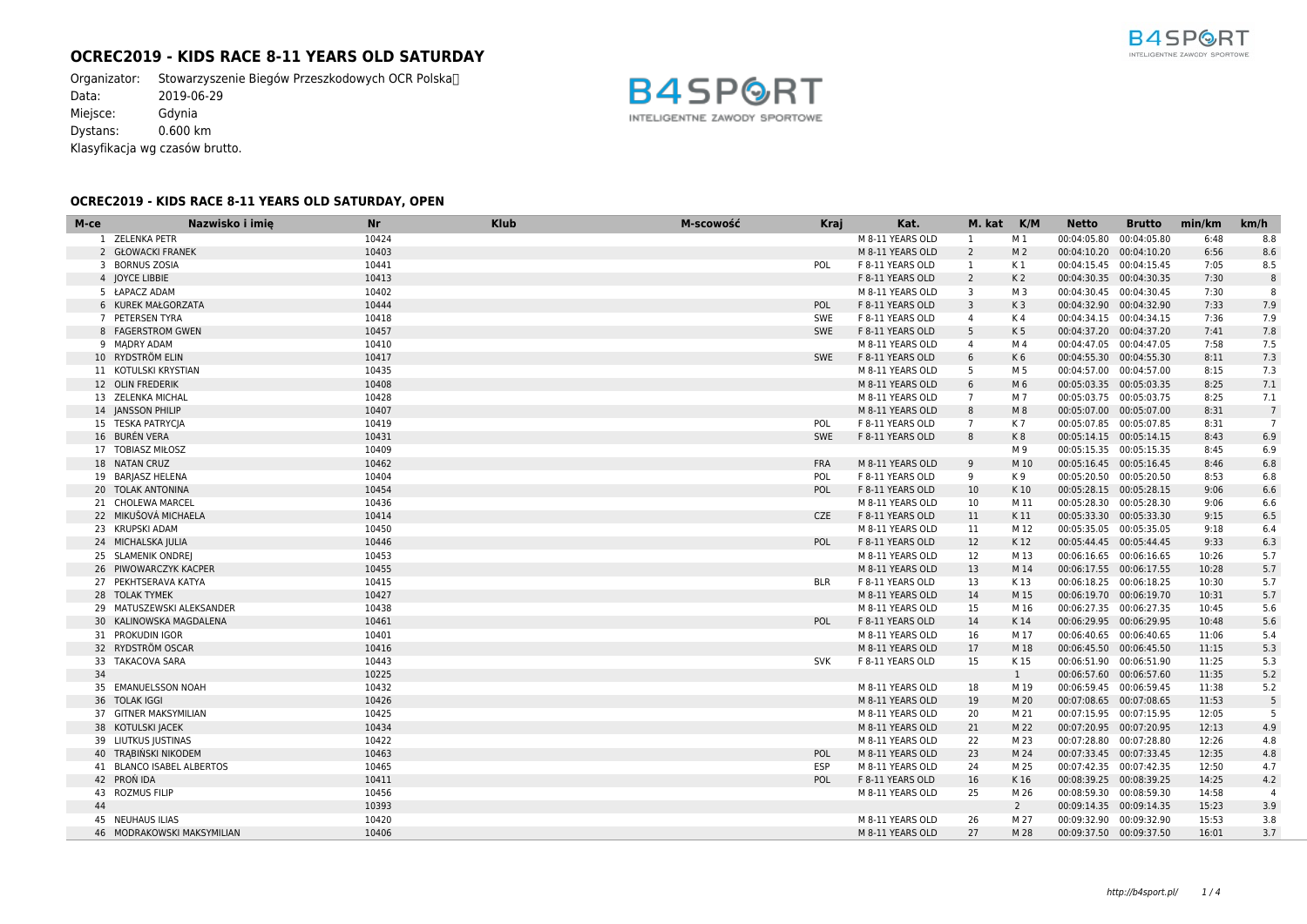### **OCREC2019 - KIDS RACE 8-11 YEARS OLD SATURDAY, OPEN c.d.**

| M-ce | Nazwisko i imie          | <b>Nr</b> | <b>Klub</b> | M-scowość | Kraj       | Kat.             | M. kat | K/M  | Netto                   | <b>Brutto</b> | min/km | km/h |
|------|--------------------------|-----------|-------------|-----------|------------|------------------|--------|------|-------------------------|---------------|--------|------|
|      | 47 NEUHAUS ELENI         | 10421     |             |           | GER        | F 8-11 YEARS OLD | 17     | K 17 | 00:09:43.25             | 00:09:43.25   | 16:11  | 3.7  |
| 48   |                          | 10466     |             |           |            |                  |        | 3    | 00:10:02.25             | 00:10:02.25   | 16:43  | 3.6  |
|      | 49 JÓZEFIAK LEO          | 10433     |             |           |            | M 8-11 YEARS OLD | 28     | M 29 | 00:10:13.60             | 00:10:13.60   | 17:01  | 3.5  |
|      | 50 ŚWIADER MICHAŁ        | 10439     |             |           |            | M 8-11 YEARS OLD | 29     | M 30 | 00:10:24.10             | 00:10:24.10   | 17:20  | 3.5  |
| 51   |                          | 10460     |             |           |            |                  |        | 4    | 00:11:12.60             | 00:11:12.60   | 18:40  | 3.2  |
|      | 52 JELJASEVICA NELLY     | 10412     |             |           | <b>IRL</b> | F 8-11 YEARS OLD | 18     | K 18 | 00:11:30.45             | 00:11:30.45   | 19:10  | 3.1  |
|      | 53 MARCZEWSKI ANTONI     | 10440     |             |           |            | M 8-11 YEARS OLD | 30     | M 31 | 00:11:42.55             | 00:11:42.55   | 19:30  | 3.1  |
|      | 54 WEJKNIS LENA          | 10459     |             |           | POL        | F 8-11 YEARS OLD | 19     | K 19 | 00:12:15.70 00:12:15.70 |               | 20:25  | 2.9  |
|      | 55 PUCHACZ NADIA         | 10458     |             |           | POL        | F 8-11 YEARS OLD | 20     | K 20 | 00:12:16.00             | 00:12:16.00   | 20:26  | 2.9  |
|      | 56 BLANCO OSKAR ALBERTOS | 10464     |             |           | <b>ESP</b> | M 8-11 YEARS OLD | 31     | M 32 | 00:12:27.40 00:12:27.40 |               | 20:45  | 2.9  |
|      | 57 SLAMENIKOVA BARBORA   | 10452     |             |           |            | F 8-11 YEARS OLD | 21     | K 21 | 00:13:07.65             | 00:13:07.65   | 21:51  | 2.7  |
| 58   |                          | 10514     |             |           |            |                  |        | 5    | 00:13:35.25 00:13:35.25 |               | 22:38  | 2.7  |
| 59   |                          | 10468     |             |           |            |                  |        | 6    | 00:16:48.00             | 00:16:48.00   | 28:00  | 2.1  |
|      | 60 KOZICKA ZOSIA         | 10445     |             |           | POL        | F 8-11 YEARS OLD | 22     | K 22 | 00:16:52.90             | 00:16:52.90   | 28:06  | 2.1  |
|      | 61 DOLATA ALICIA         | 10442     |             |           | POL        | F 8-11 YEARS OLD | 23     | K 23 | 00:17:19.40             | 00:17:19.40   | 28:51  | 2.1  |
|      | 62 SANDNES ELI SOFIE     | 10429     |             |           | SGP        | F 8-11 YEARS OLD | 24     | K 24 | 00:17:51.60             | 00:17:51.60   | 29:45  | 2    |
| 63   |                          | 10467     |             |           |            |                  |        |      | 00:21:42.70             | 00:21:42.70   | 36:10  | 1.7  |
|      | 64 ORGANEK NIKANDER      | 10447     |             |           |            | M 8-11 YEARS OLD | 32     | M 33 | 00:25:27.65             | 00:25:27.65   | 42:25  | 1.4  |

## **OCREC2019 - KIDS RACE 8-11 YEARS OLD SATURDAY, 10:30**

| M-ce                       | Nazwisko i imie | <b>Nr</b> | <b>Klub</b> | M-scowość | Kraj       | Kat.             | M. kat         | K/M            | <b>Netto</b>            | <b>Brutto</b> | min/km | km/h            |
|----------------------------|-----------------|-----------|-------------|-----------|------------|------------------|----------------|----------------|-------------------------|---------------|--------|-----------------|
| 1 ZELENKA PETR             |                 | 10424     |             |           |            | M 8-11 YEARS OLD |                | M 1            | 00:04:05.80 00:04:05.80 |               | 6:48   | 8.8             |
| 2 GŁOWACKI FRANEK          |                 | 10403     |             |           |            | M 8-11 YEARS OLD | $\overline{2}$ | M <sub>2</sub> | 00:04:10.20 00:04:10.20 |               | 6:56   | 8.6             |
| 3 ŁAPACZ ADAM              |                 | 10402     |             |           |            | M 8-11 YEARS OLD | 3              | M 3            | 00:04:30.45 00:04:30.45 |               | 7:30   | 8               |
| 4 MADRY ADAM               |                 | 10410     |             |           |            | M 8-11 YEARS OLD | $\overline{4}$ | M 4            | 00:04:47.05 00:04:47.05 |               | 7:58   | 7.5             |
| 5 KOTULSKI KRYSTIAN        |                 | 10435     |             |           |            | M 8-11 YEARS OLD | 5              | M 5            | 00:04:57.00 00:04:57.00 |               | 8:15   | 7.3             |
| 6 OLIN FREDERIK            |                 | 10408     |             |           |            | M 8-11 YEARS OLD | 6              | M 6            | 00:05:03.35 00:05:03.35 |               | 8:25   | 7.1             |
| 7 ZELENKA MICHAL           |                 | 10428     |             |           |            | M 8-11 YEARS OLD |                | M 7            | 00:05:03.75 00:05:03.75 |               | 8:25   | 7.1             |
| 8 JANSSON PHILIP           |                 | 10407     |             |           |            | M 8-11 YEARS OLD | 8              | M8             | 00:05:07.00 00:05:07.00 |               | 8:31   | $7\overline{ }$ |
| 9 TOBIASZ MIŁOSZ           |                 | 10409     |             |           |            |                  |                | M 9            | 00:05:15.35 00:05:15.35 |               | 8:45   | 6.9             |
| 10 NATAN CRUZ              |                 | 10462     |             |           | <b>FRA</b> | M 8-11 YEARS OLD | 9              | M 10           | 00:05:16.45 00:05:16.45 |               | 8:46   | 6.8             |
| 11 CHOLEWA MARCEL          |                 | 10436     |             |           |            | M 8-11 YEARS OLD | 10             | M 11           | 00:05:28.30 00:05:28.30 |               | 9:06   | 6.6             |
| 12 KRUPSKI ADAM            |                 | 10450     |             |           |            | M 8-11 YEARS OLD | 11             | M 12           | 00:05:35.05 00:05:35.05 |               | 9:18   | 6.4             |
| 13 SLAMENIK ONDREJ         |                 | 10453     |             |           |            | M 8-11 YEARS OLD | 12             | M 13           | 00:06:16.65 00:06:16.65 |               | 10:26  | 5.7             |
| 14 PIWOWARCZYK KACPER      |                 | 10455     |             |           |            | M 8-11 YEARS OLD | 13             | M 14           | 00:06:17.55 00:06:17.55 |               | 10:28  | 5.7             |
| 15 TOLAK TYMEK             |                 | 10427     |             |           |            | M 8-11 YEARS OLD | 14             | M 15           | 00:06:19.70 00:06:19.70 |               | 10:31  | 5.7             |
| 16 MATUSZEWSKI ALEKSANDER  |                 | 10438     |             |           |            | M 8-11 YEARS OLD | 15             | M 16           | 00:06:27.35 00:06:27.35 |               | 10:45  | 5.6             |
| 17 PROKUDIN IGOR           |                 | 10401     |             |           |            | M 8-11 YEARS OLD | 16             | M 17           | 00:06:40.65 00:06:40.65 |               | 11:06  | 5.4             |
| 18 RYDSTRÖM OSCAR          |                 | 10416     |             |           |            | M 8-11 YEARS OLD | 17             | M 18           | 00:06:45.50 00:06:45.50 |               | 11:15  | 5.3             |
| 19 EMANUELSSON NOAH        |                 | 10432     |             |           |            | M 8-11 YEARS OLD | 18             | M 19           | 00:06:59.45 00:06:59.45 |               | 11:38  | 5.2             |
| 20 TOLAK IGGI              |                 | 10426     |             |           |            | M 8-11 YEARS OLD | 19             | M 20           | 00:07:08.65 00:07:08.65 |               | 11:53  | 5               |
| 21 GITNER MAKSYMILIAN      |                 | 10425     |             |           |            | M 8-11 YEARS OLD | 20             | M 21           | 00:07:15.95 00:07:15.95 |               | 12:05  | -5              |
| 22 KOTULSKI JACEK          |                 | 10434     |             |           |            | M 8-11 YEARS OLD | 21             | M 22           | 00:07:20.95 00:07:20.95 |               | 12:13  | 4.9             |
| 23 LIUTKUS JUSTINAS        |                 | 10422     |             |           |            | M 8-11 YEARS OLD | 22             | M 23           | 00:07:28.80 00:07:28.80 |               | 12:26  | 4.8             |
| 24 TRABIŃSKI NIKODEM       |                 | 10463     |             |           | POL        | M 8-11 YEARS OLD | 23             | M 24           | 00:07:33.45 00:07:33.45 |               | 12:35  | 4.8             |
| 25 ROZMUS FILIP            |                 | 10456     |             |           |            | M 8-11 YEARS OLD | 25             | M 26           | 00:08:59.30 00:08:59.30 |               | 14:58  |                 |
| 26 NEUHAUS ILIAS           |                 | 10420     |             |           |            | M 8-11 YEARS OLD | 26             | M 27           | 00:09:32.90 00:09:32.90 |               | 15:53  | 3.8             |
| 27 MODRAKOWSKI MAKSYMILIAN |                 | 10406     |             |           |            | M 8-11 YEARS OLD | 27             | M 28           | 00:09:37.50 00:09:37.50 |               | 16:01  | 3.7             |
| 28 JÓZEFIAK LEO            |                 | 10433     |             |           |            | M 8-11 YEARS OLD | 28             | M 29           | 00:10:13.60 00:10:13.60 |               | 17:01  | 3.5             |
| 29 ŚWIĄDER MICHAŁ          |                 | 10439     |             |           |            | M 8-11 YEARS OLD | 29             | M 30           | 00:10:24.10 00:10:24.10 |               | 17:20  | 3.5             |
| 30 MARCZEWSKI ANTONI       |                 | 10440     |             |           |            | M 8-11 YEARS OLD | 30             | M 31           | 00:11:42.55 00:11:42.55 |               | 19:30  | 3.1             |
| 31 ORGANEK NIKANDER        |                 | 10447     |             |           |            | M 8-11 YEARS OLD | 32             | M 33           | 00:25:27.65 00:25:27.65 |               | 42:25  | 1.4             |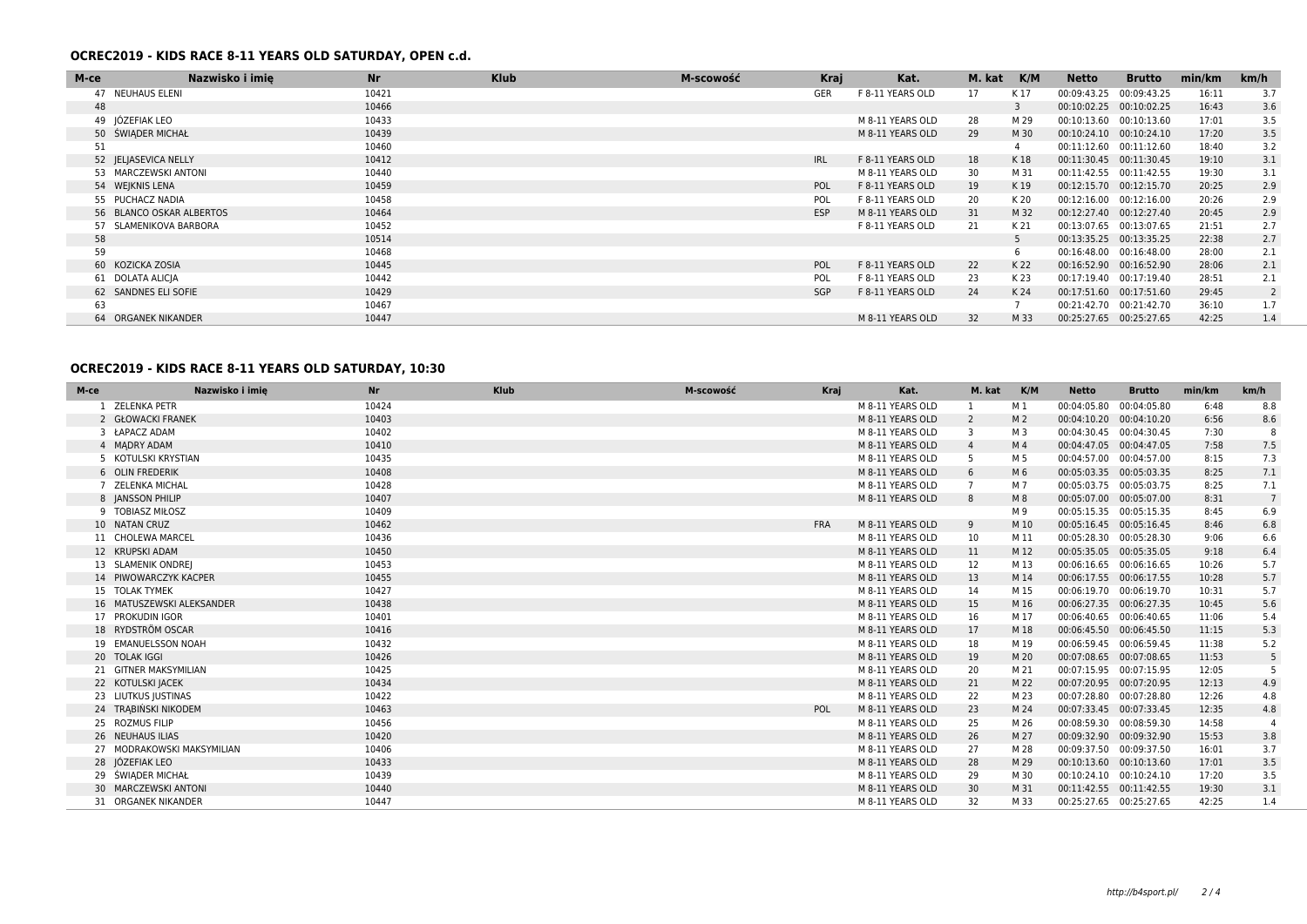## **OCREC2019 - KIDS RACE 8-11 YEARS OLD SATURDAY, 10:35**

| M-ce                   | Nazwisko i imię           | Nr    | <b>Klub</b> | M-scowość | Kraj       | Kat.             | M. kat | K/M            | Netto                    | <b>Brutto</b> | min/km | km/h |
|------------------------|---------------------------|-------|-------------|-----------|------------|------------------|--------|----------------|--------------------------|---------------|--------|------|
| 1 BORNUS ZOSIA         |                           | 10441 |             |           | <b>POL</b> | F 8-11 YEARS OLD |        | K 1            | 00:04:15.45              | 00:04:15.45   | 7:05   | 8.5  |
| 2 JOYCE LIBBIE         |                           | 10413 |             |           |            | F 8-11 YEARS OLD | 2      | K <sub>2</sub> | 00:04:30.35 00:04:30.35  |               | 7:30   | 8    |
| 3 KUREK MAŁGORZATA     |                           | 10444 |             |           | POL        | F 8-11 YEARS OLD | 3      | K3             | 00:04:32.90              | 00:04:32.90   | 7:33   | 7.9  |
| 4 PETERSEN TYRA        |                           | 10418 |             |           | SWE        | F 8-11 YEARS OLD |        | K 4            | 00:04:34.15 00:04:34.15  |               | 7:36   | 7.9  |
| 5 FAGERSTROM GWEN      |                           | 10457 |             |           | SWE        | F 8-11 YEARS OLD | 5      | K 5            | 00:04:37.20              | 00:04:37.20   | 7:41   | 7.8  |
| 6 RYDSTRÖM ELIN        |                           | 10417 |             |           | SWE        | F 8-11 YEARS OLD | 6      | K6             | 00:04:55.30              | 00:04:55.30   | 8:11   | 7.3  |
| 7 TESKA PATRYCJA       |                           | 10419 |             |           | POL        | F 8-11 YEARS OLD |        | K 7            | 00:05:07.85              | 00:05:07.85   | 8:31   |      |
| 8 BURÉN VERA           |                           | 10431 |             |           | SWE        | F 8-11 YEARS OLD | 8      | K8             | 00:05:14.15  00:05:14.15 |               | 8:43   | 6.9  |
| 9 BARJASZ HELENA       |                           | 10404 |             |           | POL        | F 8-11 YEARS OLD | 9      | K 9            | 00:05:20.50 00:05:20.50  |               | 8:53   | 6.8  |
| 10 TOLAK ANTONINA      |                           | 10454 |             |           | POL        | F 8-11 YEARS OLD | 10     | K 10           | 00:05:28.15              | 00:05:28.15   | 9:06   | 6.6  |
| 11 MIKUŠOVÁ MICHAELA   |                           | 10414 |             |           | <b>CZE</b> | F 8-11 YEARS OLD | 11     | K 11           | 00:05:33.30              | 00:05:33.30   | 9:15   | 6.5  |
| 12 MICHALSKA JULIA     |                           | 10446 |             |           | POL        | F 8-11 YEARS OLD | 12     | K 12           | 00:05:44.45              | 00:05:44.45   | 9:33   | 6.3  |
| 13 PEKHTSERAVA KATYA   |                           | 10415 |             |           | <b>BLR</b> | F 8-11 YEARS OLD | 13     | K 13           | 00:06:18.25              | 00:06:18.25   | 10:30  | 5.7  |
|                        | 14 KALINOWSKA MAGDALENA   | 10461 |             |           | POL        | F 8-11 YEARS OLD | 14     | K 14           | 00:06:29.95              | 00:06:29.95   | 10:48  | 5.6  |
| 15 TAKACOVA SARA       |                           | 10443 |             |           | <b>SVK</b> | F 8-11 YEARS OLD | 15     | K 15           | 00:06:51.90              | 00:06:51.90   | 11:25  | 5.3  |
|                        | 16 BLANCO ISABEL ALBERTOS | 10465 |             |           | <b>ESP</b> | M 8-11 YEARS OLD | 24     | M 25           | 00:07:42.35              | 00:07:42.35   | 12:50  | 4.7  |
| 17 PROŃ IDA            |                           | 10411 |             |           | POL        | F 8-11 YEARS OLD | 16     | K 16           | 00:08:39.25              | 00:08:39.25   | 14:25  | 4.2  |
| 18 NEUHAUS ELENI       |                           | 10421 |             |           | <b>GER</b> | F 8-11 YEARS OLD | 17     | K 17           | 00:09:43.25              | 00:09:43.25   | 16:11  | 3.7  |
| 19 JELJASEVICA NELLY   |                           | 10412 |             |           | IRL        | F 8-11 YEARS OLD | 18     | K 18           | 00:11:30.45 00:11:30.45  |               | 19:10  | 3.1  |
| 20 WEJKNIS LENA        |                           | 10459 |             |           | POL        | F 8-11 YEARS OLD | 19     | K 19           | 00:12:15.70 00:12:15.70  |               | 20:25  | 2.9  |
| 21 PUCHACZ NADIA       |                           | 10458 |             |           | POL        | F 8-11 YEARS OLD | 20     | K 20           | 00:12:16.00              | 00:12:16.00   | 20:26  | 2.9  |
| 22 SLAMENIKOVA BARBORA |                           | 10452 |             |           |            | F 8-11 YEARS OLD | 21     | K 21           | 00:13:07.65              | 00:13:07.65   | 21:51  | 2.7  |
| 23 KOZICKA ZOSIA       |                           | 10445 |             |           | POL        | F 8-11 YEARS OLD | 22     | K 22           | 00:16:52.90              | 00:16:52.90   | 28:06  | 2.1  |
| 24 DOLATA ALICJA       |                           | 10442 |             |           | POL        | F 8-11 YEARS OLD | 23     | K 23           | 00:17:19.40              | 00:17:19.40   | 28:51  | 2.1  |
| 25 SANDNES ELI SOFIE   |                           | 10429 |             |           | SGP        | F 8-11 YEARS OLD | 24     | K 24           | 00:17:51.60 00:17:51.60  |               | 29:45  |      |

### **OCREC2019 - KIDS RACE 8-11 YEARS OLD SATURDAY, F 8-11 Years Old**

| M-ce                 | Nazwisko i imie         | <b>Nr</b> | <b>Klub</b> | M-scowość | Kraj       | Kat.             | M. kat K/M      |                | Netto                   | <b>Brutto</b> | min/km | km/h           |
|----------------------|-------------------------|-----------|-------------|-----------|------------|------------------|-----------------|----------------|-------------------------|---------------|--------|----------------|
| 1 BORNUS ZOSIA       |                         | 10441     |             |           | POL        | F 8-11 YEARS OLD |                 | K 1            | 00:04:15.45             | 00:04:15.45   | 7:05   | 8.5            |
| 2 JOYCE LIBBIE       |                         | 10413     |             |           |            | F 8-11 YEARS OLD | 2               | K <sub>2</sub> | 00:04:30.35 00:04:30.35 |               | 7:30   | 8              |
| 3 KUREK MAŁGORZATA   |                         | 10444     |             |           | POL        | F 8-11 YEARS OLD | 3               | K3             | 00:04:32.90 00:04:32.90 |               | 7:33   | 7.9            |
| 4 PETERSEN TYRA      |                         | 10418     |             |           | <b>SWE</b> | F 8-11 YEARS OLD | $\overline{4}$  | K 4            | 00:04:34.15 00:04:34.15 |               | 7:36   | 7.9            |
| 5 FAGERSTROM GWEN    |                         | 10457     |             |           | SWE        | F 8-11 YEARS OLD |                 | K 5            | 00:04:37.20 00:04:37.20 |               | 7:41   | 7.8            |
| 6 RYDSTRÖM ELIN      |                         | 10417     |             |           | SWE        | F 8-11 YEARS OLD | 6               | K6             | 00:04:55.30 00:04:55.30 |               | 8:11   | 7.3            |
| 7 TESKA PATRYCJA     |                         | 10419     |             |           | POL        | F 8-11 YEARS OLD |                 | K 7            | 00:05:07.85 00:05:07.85 |               | 8:31   |                |
| 8 BURÉN VERA         |                         | 10431     |             |           | SWE        | F 8-11 YEARS OLD | 8               | K8             | 00:05:14.15 00:05:14.15 |               | 8:43   | 6.9            |
| 9 BARJASZ HELENA     |                         | 10404     |             |           | POL        | F 8-11 YEARS OLD | 9               | K 9            | 00:05:20.50 00:05:20.50 |               | 8:53   | 6.8            |
| 10 TOLAK ANTONINA    |                         | 10454     |             |           | POL        | F 8-11 YEARS OLD | 10 <sup>°</sup> | K 10           | 00:05:28.15 00:05:28.15 |               | 9:06   | 6.6            |
| 11 MIKUŠOVÁ MICHAELA |                         | 10414     |             |           | <b>CZE</b> | F 8-11 YEARS OLD | 11              | K 11           | 00:05:33.30 00:05:33.30 |               | 9:15   | 6.5            |
| 12 MICHALSKA JULIA   |                         | 10446     |             |           | POL        | F 8-11 YEARS OLD | 12              | K 12           | 00:05:44.45 00:05:44.45 |               | 9:33   | 6.3            |
| 13 PEKHTSERAVA KATYA |                         | 10415     |             |           | <b>BLR</b> | F 8-11 YEARS OLD | 13              | K 13           | 00:06:18.25             | 00:06:18.25   | 10:30  | 5.7            |
|                      | 14 KALINOWSKA MAGDALENA | 10461     |             |           | POL        | F 8-11 YEARS OLD | 14              | K 14           | 00:06:29.95 00:06:29.95 |               | 10:48  | 5.6            |
| 15 TAKACOVA SARA     |                         | 10443     |             |           | <b>SVK</b> | F 8-11 YEARS OLD | 15              | K 15           | 00:06:51.90             | 00:06:51.90   | 11:25  | 5.3            |
| 16 PRON IDA          |                         | 10411     |             |           | POL        | F 8-11 YEARS OLD | 16              | K 16           | 00:08:39.25             | 00:08:39.25   | 14:25  | 4.2            |
| 17 NEUHAUS ELENI     |                         | 10421     |             |           | GER        | F 8-11 YEARS OLD | 17              | K 17           | 00:09:43.25 00:09:43.25 |               | 16:11  | 3.7            |
| 18 JELJASEVICA NELLY |                         | 10412     |             |           | IRL        | F 8-11 YEARS OLD | 18              | K 18           | 00:11:30.45 00:11:30.45 |               | 19:10  | 3.1            |
| 19 WEJKNIS LENA      |                         | 10459     |             |           | POL        | F 8-11 YEARS OLD | 19              | K 19           | 00:12:15.70 00:12:15.70 |               | 20:25  | 2.9            |
| 20 PUCHACZ NADIA     |                         | 10458     |             |           | POL        | F 8-11 YEARS OLD | 20              | K 20           | 00:12:16.00 00:12:16.00 |               | 20:26  | 2.9            |
|                      | 21 SLAMENIKOVA BARBORA  | 10452     |             |           |            | F 8-11 YEARS OLD | 21              | K 21           | 00:13:07.65 00:13:07.65 |               | 21:51  | 2.7            |
| 22 KOZICKA ZOSIA     |                         | 10445     |             |           | POL        | F 8-11 YEARS OLD | 22              | K 22           | 00:16:52.90 00:16:52.90 |               | 28:06  | 2.1            |
| 23 DOLATA ALICJA     |                         | 10442     |             |           | POL        | F 8-11 YEARS OLD | 23              | K 23           | 00:17:19.40 00:17:19.40 |               | 28:51  | 2.1            |
| 24 SANDNES ELI SOFIE |                         | 10429     |             |           | SGP        | F 8-11 YEARS OLD | 24              | K 24           | 00:17:51.60 00:17:51.60 |               | 29:45  | $\overline{2}$ |